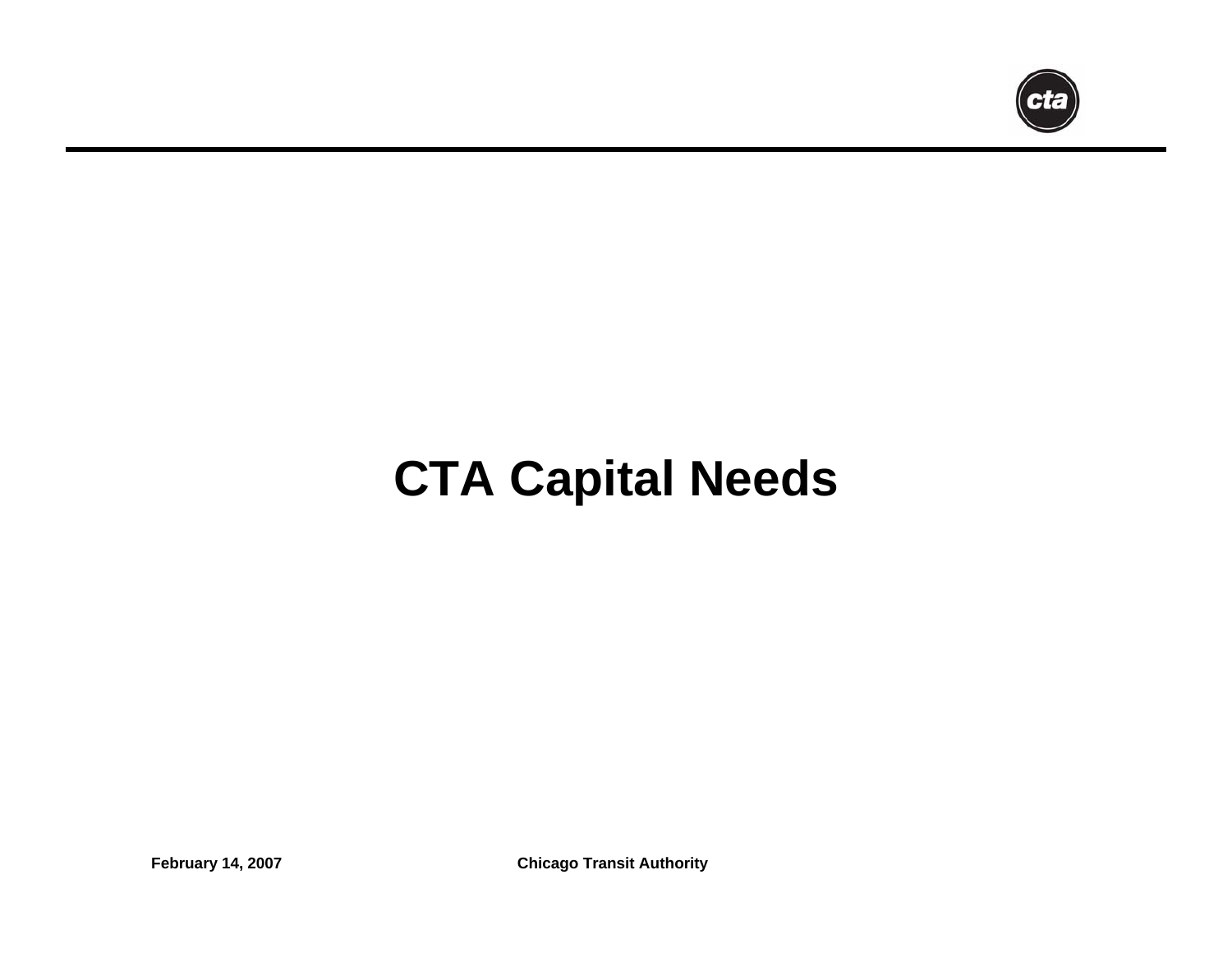

#### **CTA has completed an assessment of its overall capital needs.**

- • In 2005, the Illinois House of Representatives directed the Illinois State Auditor General to review CTA's operations and management, including its capital program.
- • In addition, CTA staff has been engaged in a rigorous effort to reassess the state of CTA's capital infrastructure
- •As a result, in August 2006 CTA completed the first extensive examination of its capital infrastructure since 1998, which includes revising cost estimates, project schedules, and asset conditions.
- •The result has been a thorough reassessment of the level of infrastructure investment needed to allow CTA to continue to provide safe and reliable service to help meet the region's growing transit needs.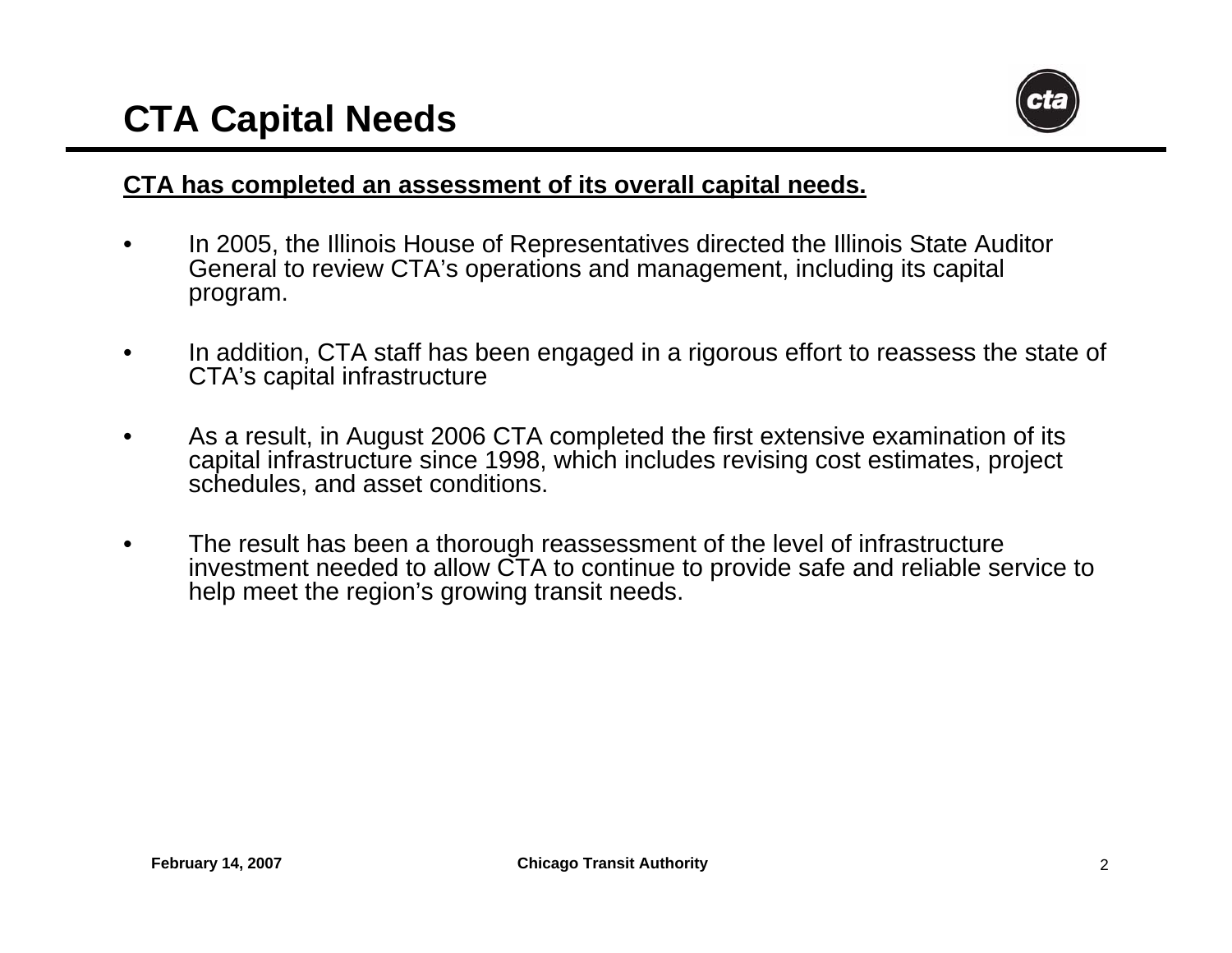# **CTA Capital Needs**



#### **Capital investment can decrease operating costs, increase reliability, and improve service quality.**

- Investment in transit infrastructure provides jobs, supports economic growth, and helps ensure the future vitality of the region.
- As ridership increase s, capital investments are essential to providing high-quality transit.
- As gas prices reach record levels, public transit is a necessary option for the traveling public.





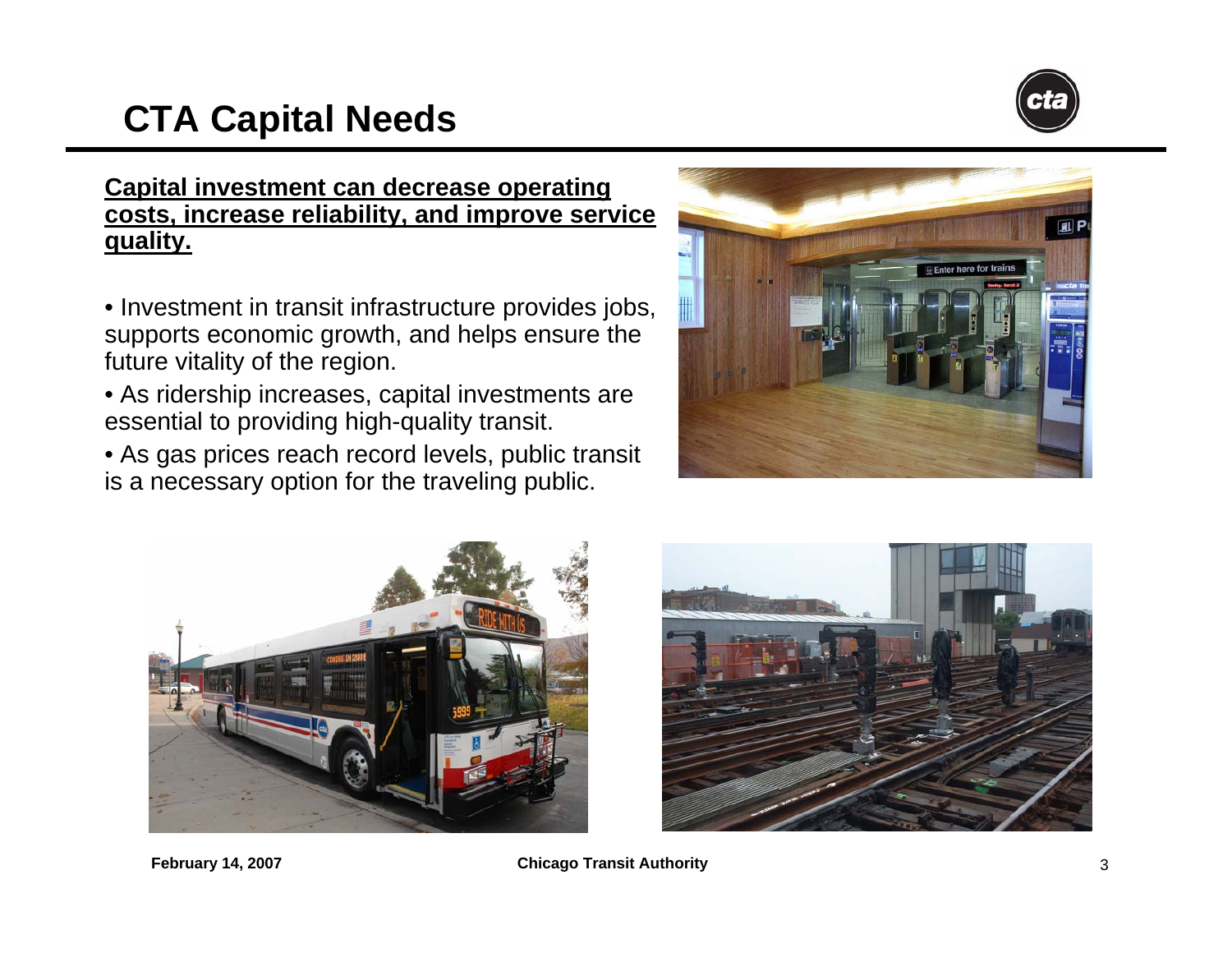

#### **CTA's aging inf rastructure must be maintained continually to provide quality transit.**

- • **1892-1920** Majority of Elevated rail system Archer and 77<sup>th</sup> Street Garages South and West Shops
- • **1940-1960** State and Dearborn Subways Blue Line Congress Branch North Park and Forest Glen Garages
- • **1969-1970** Red Line Dan Ryan Branch Blue Line O'Hare Branch (to Jefferson Park)
- • **1983-1984**Blue Line O'Hare Branch (to O'Hare)
- • **1993**Orange Line to Midway

Timely maintenance and replacement of CTA's aging capital assets are critical to running an efficient system and controlling future increases in capital and operating expenditures.



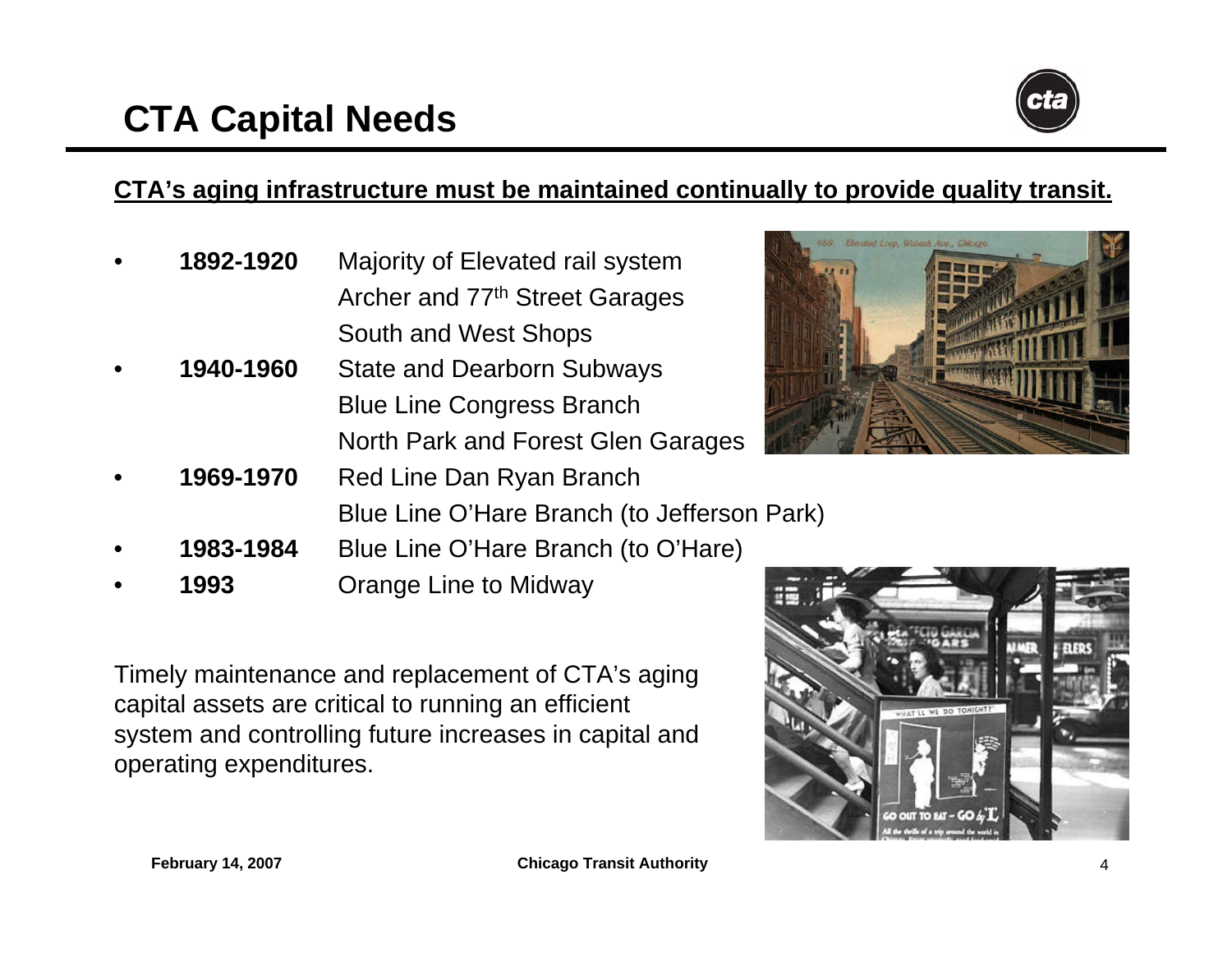

#### **CTA established a State of Good Repair model in 1998.**

- •CTA's goal to reach a State of Good Repair is not merely to replace equipment and facilities in-kind, but to replace existing systems, where appropriate, with current, modern technology. CTA has based its State of Good Repair estimates on the following industry replacement and rehabilitation standar ds:
	- –Buses should be rehabbed at 6 years and replaced at 12 years.
	- –Railcars shoul d be rehabbed at quarter- and mid-life intervals, and replaced at 25 years.
	- –Rail stations should be comfortable and secure, and replaced or rehabbed at 40 years.
	- –Rail lines should be free of slow zones, and shoul d have reliable signal systems.
	- –Maintenance facilities should be replaced at 40 years (or 70 years if rehabbed).
	- –Service management systems should be modern and reliable.
- •A State of Good Repair is consistent with current technology and standard business practices.
- •Until CTA reaches a State of Good Repair, it will continue to face slo w zones, occasional service interruptions, and increased operating and maintenance costs due to deferring capital projects.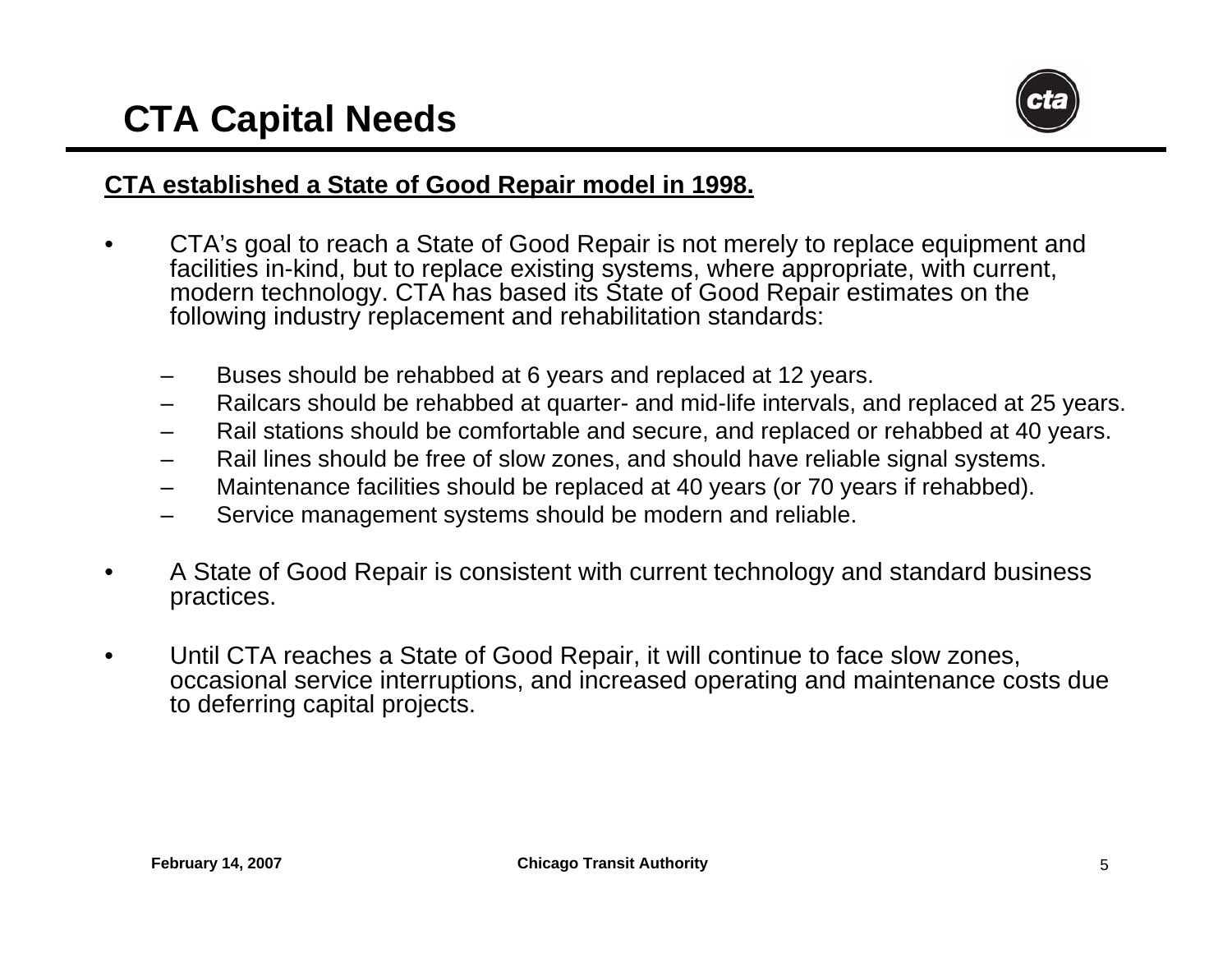# **CTA Capital Needs**



#### **Without additional operating funds, CTA has been forced to divert capital funds.**

- Since 2004, CTA has faced lower funding levels and greater unfunded need.
- CTA diverted \$16.5 million in capital funds to its operating budget for capital cost of contracting and preventive maintenance for the first time in 2003. This amount more than doubled to \$41 million by 2006.
- This measure was accepted as a prudent, interim step, but is not a satisfactory longterm funding strategy.



**CTA Capital Funding Diverted to Operating Cost FY 2001-2006**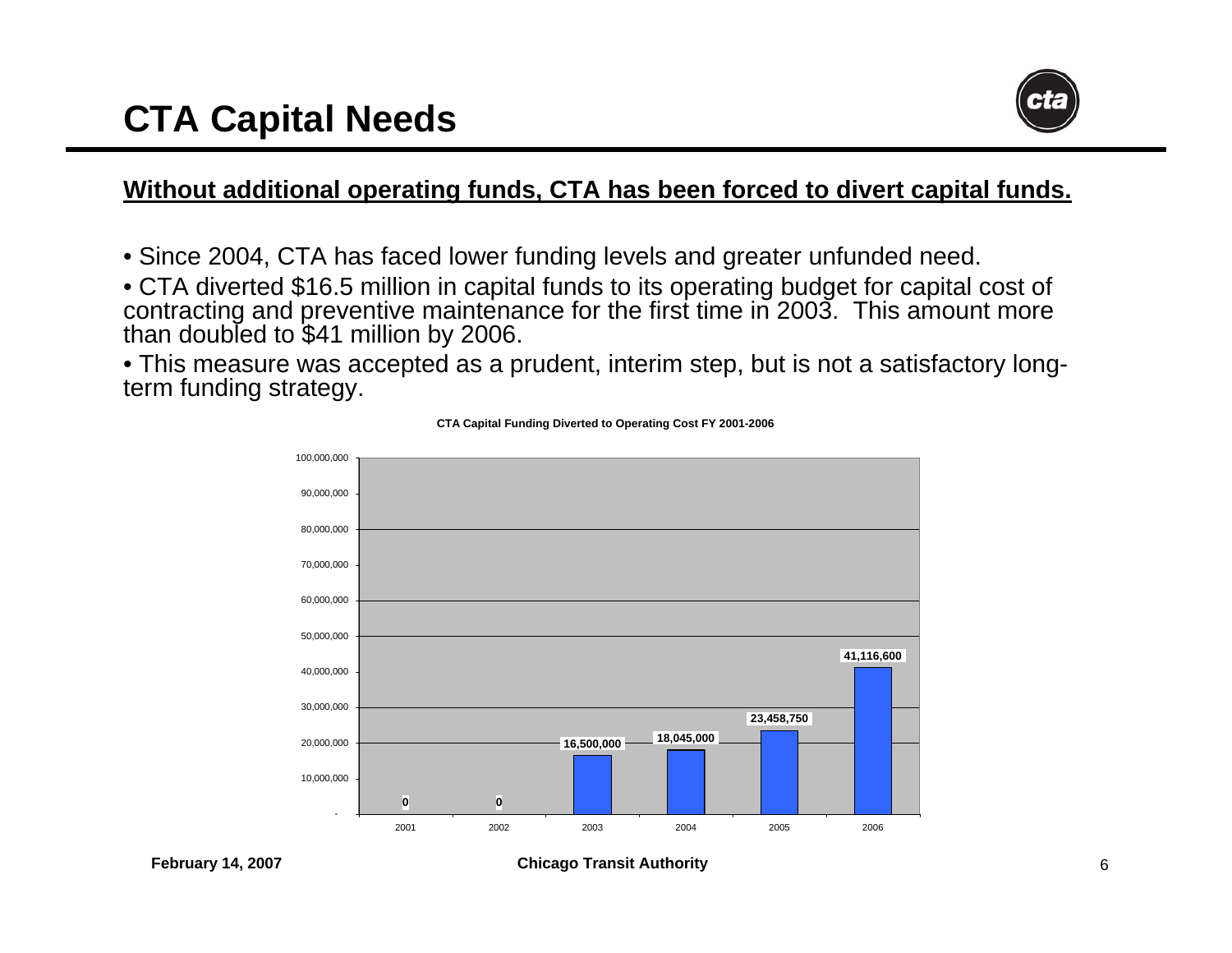

#### **A reassessment of CTA capital projects reveals an increase in unfunded need.**

- •A thorough reassessment shows that CTA currently requires **\$7.68 billion** in capital investment during FY 2007-2011 to reach a State of Good Repair.
- • O nly **\$1.88 billion** of capital funding for State of Good Repair is projected during the next five years (based on RTA funding marks); this amount is entirely from federal funds and CTA bonds with no state or RTA match.
- •Thus the projected Unfunded Capital need to reach a State of Good Repair is **\$5.8 billion**.
- •The FY2007- 2011 CIP is projected to fund **\$.78 billion** of this New Start **Need**
- • In the 2007-2011 CIP, CTA needs an additional **\$300** million in new state funds to capture available federal New Starts funds**.**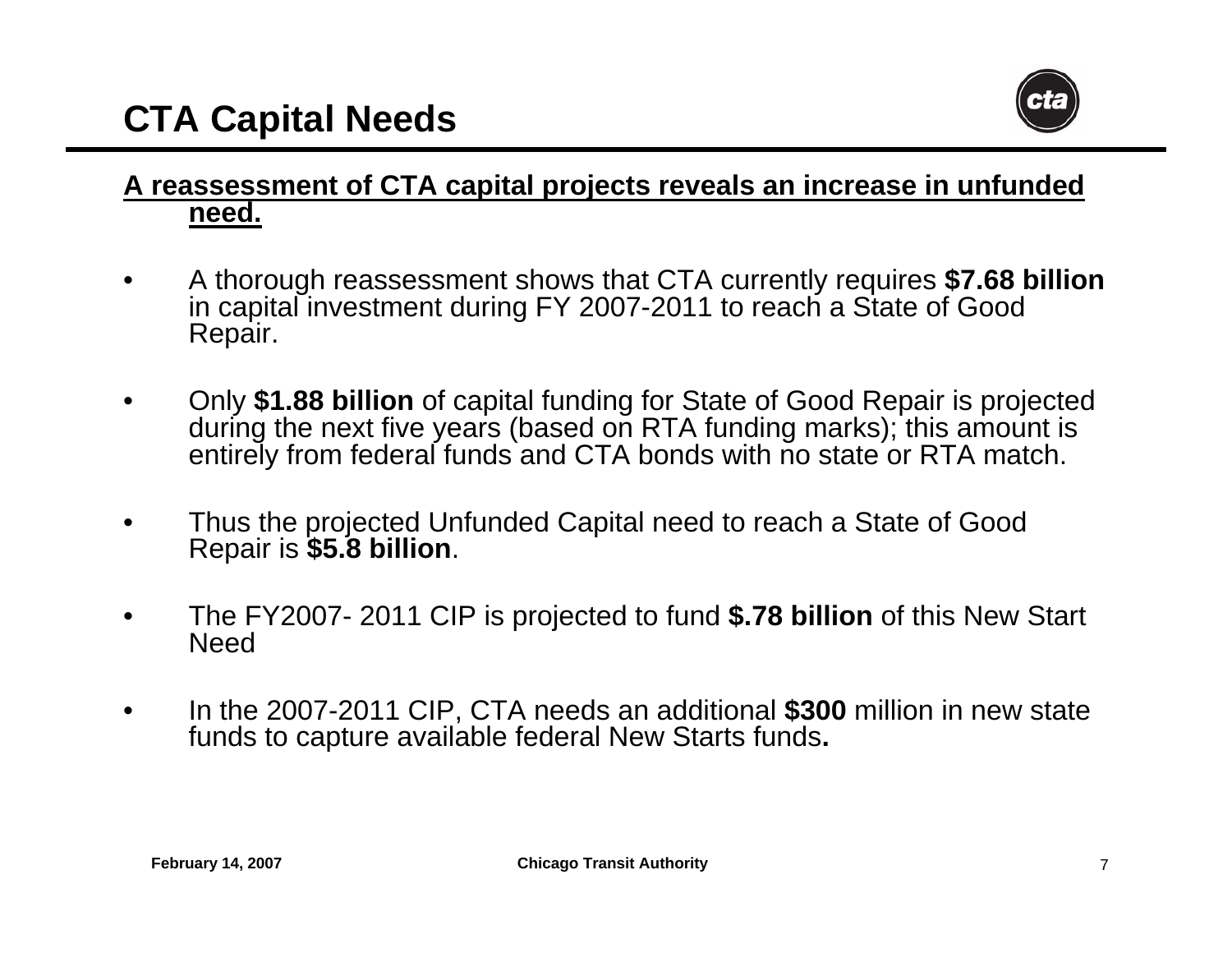

#### **Summary of unfunded nee d**

| <b>Asset Category</b>                     | Unfunded Need FY 2006-2010 |
|-------------------------------------------|----------------------------|
| <b>Bus Fleet</b>                          | \$159,580,200              |
| <b>Bus Turnarounds &amp; Terminals</b>    | \$40,213,950               |
| Communications                            | \$199,228,637              |
| Data Processing - Information Tech.       | \$117,954,352              |
| <b>Maintenance and Support Facilities</b> | \$661,063,577              |
| Non-revenue Vehicles & Equipment          | \$151,419,446              |
| <b>Automated Fare Control Systems</b>     | \$79,180,241               |
| <b>Traction Power &amp; Substations</b>   | \$381,332,421              |
| <b>Rail Cars Fleet</b>                    | \$666,594,480              |
| Rail Stations & Park -n- Ride             | \$773,433,586              |
| <b>Safety and Security</b>                | \$448,920,555              |
| Rail Right of Way - Signals               | \$727,146,906              |
| Rail Right of Way - Structures            | \$779,383,912              |
| Rail Right of Way - Track                 | \$637,210,485              |
| Total                                     | \$5,822,662,748            |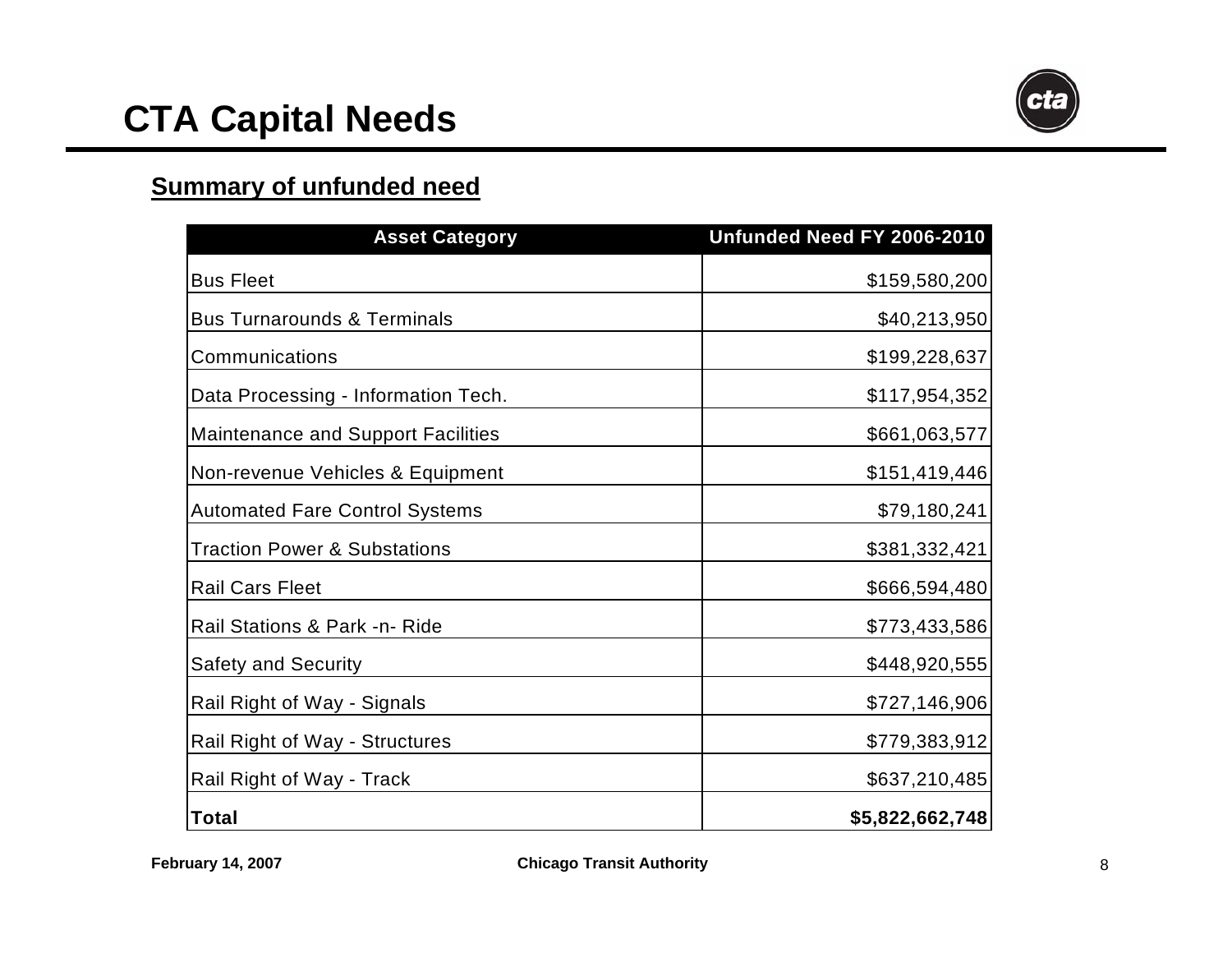# **CTA Capital Needs 2007-2011**



Comparison of CTA Unfunded Need Projection With RTA Moving Beyond Congestion Final Report

### Maintain (State of G ood Repai r Expand ( New Starts

### **Tot**

RTA Reques ted F unding Level 5.0

Required Reduc tions

| ntain (State of Good Repair)<br>and (New Starts) | <b>Funded</b><br>1.88<br>0.78 | <b>Unfunded</b><br>5.8<br>0.3 |
|--------------------------------------------------|-------------------------------|-------------------------------|
| al                                               | 2.66                          | 6.1                           |
| <b>A Requested Funding Level</b>                 |                               | 5.0                           |
| quired Reductions                                |                               |                               |